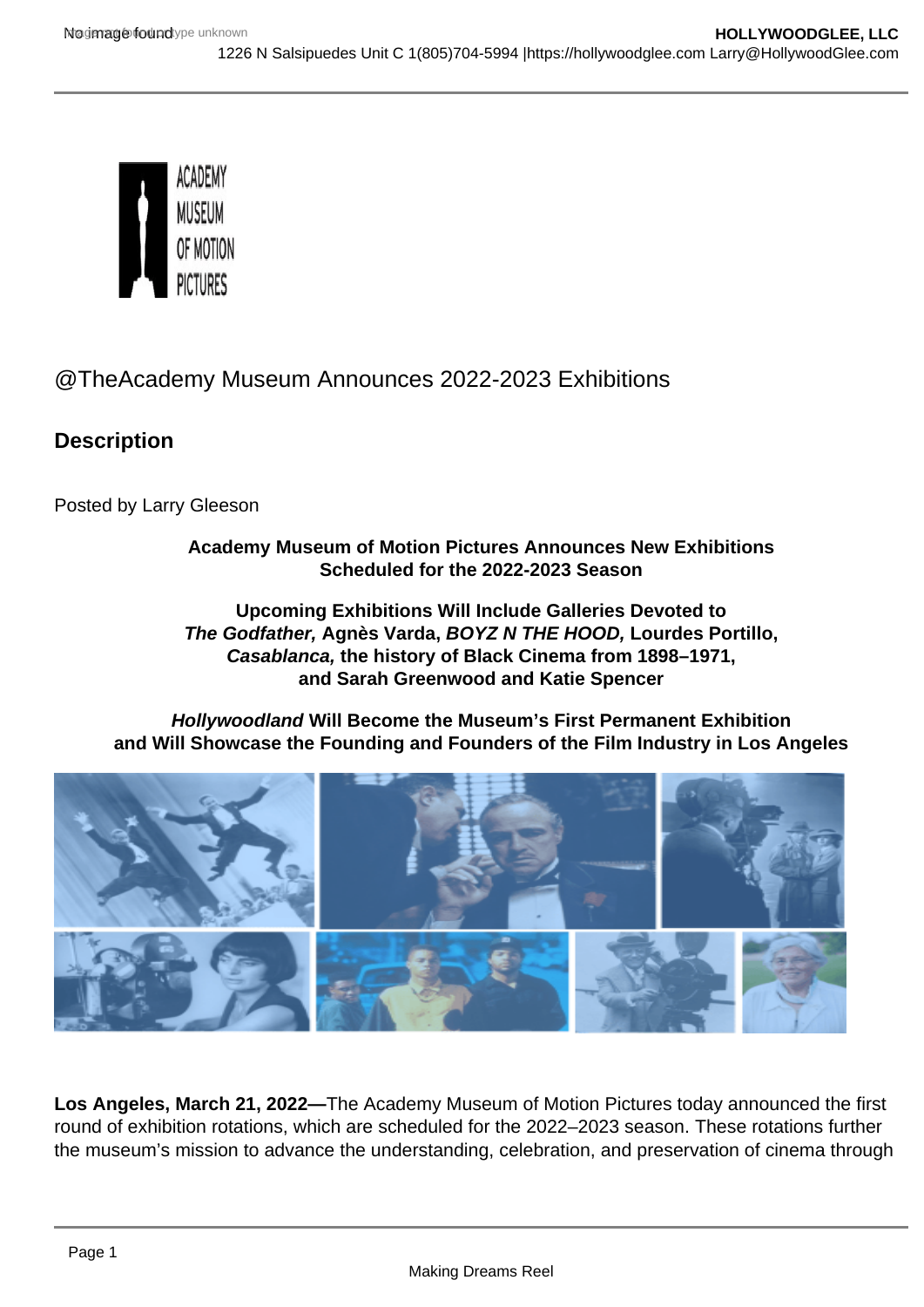dynamic and diverse exhibitions.

Beginning this summer, the Academy Museum will open the expansive exhibition Regeneration: Black Cinema 1898–1971 , which will explore the history of Black cinema, from its earliest days to just after the civil rights movement. In the fall, the museum will open galleries devoted to Francis Ford Coppola's The Godfather (1972) and the influences of French filmmaker Agnès Varda . In early 2023, several new exhibitions will open, including spaces dedicated to BOYZ N THE HOOD (1991), Casablanca (1942), documentarian Lourdes Portillo , and the collaborative work of production designer Sarah Greenwood and set decorator Katie Spencer . In late spring 2023, the Academy Museum will open its first permanent exhibition, Hollywoodland , chronicling the founding and the founders of the Hollywood studio system in Los Angeles. In addition, new objects, images, and interviews will be added to numerous galleries, including Gregory Peck's Oscar for To Kill a Mockingbird (1962), storyboards and scripts from Hitchcock's Rebecca (1940) and The Birds (1963), costumes designed by Travis Banton, Edith Head, and Ann Roth, and interviews with film editors Maysie Hoy, Carol Littleton, and Sam Pollard, among others.

Concurrently, the Academy Museum's public spaces—the Sidney Poitier Grand Lobby, the Ted Mann Lobby, the Netflix Lounge, the Walt Disney Company Piazza, the Dolby Family Terrace, the Gerry Schwartz and Heather Reisman Mezzanine, and the spine of the museum—will be refreshed by Kulapat Yantrasast and WHY Architecture. Incorporating cinematic elements and moments of digital engagement and connectivity, these spaces will be designed to more deeply enhance the visitor experience.

> Bill Kramer, Director and President of the Academy **Museum**

Bill Kramer, Director and President of the Academy Museum, said, "The history of film is endlessly rich and varied, which is why we envisioned the exhibitions of the Academy Museum as a continually evolving set of installations and virtual content. We are delighted to present a new round of stories, explorations, moving images, props, and other objects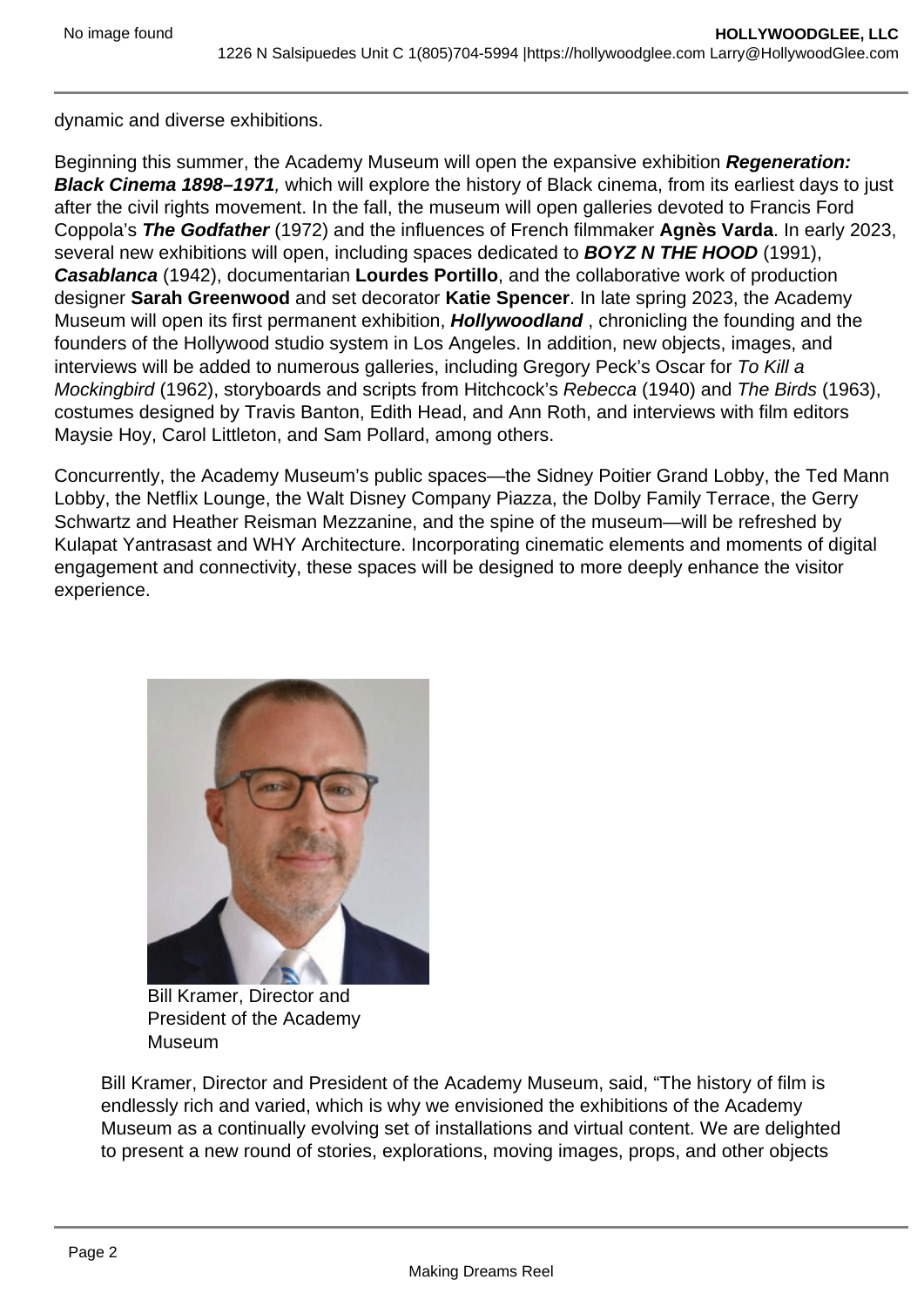that explore the many facets of moviemaking – from the founding of Hollywood to present day. These rotations give our visitors many wonderful reasons to come back, while offering an extraordinary invitation to others to engage with the museum."

Jacqueline Stewart, Chief Artistic and Programming Officer of the Academy Museum

Jacqueline Stewart, Chief Artistic and Programming Officer of the Academy Museum, said, "In our core exhibition, we are excited to continue offering a multitude of perspectives on film and filmmaking, drawing on the unmatched resources of our collection. These new exhibitions contrast two different versions of a 'classic' film with Casablanca and BOYZ N THE HOOD. They highlight different ways in which directors can inspire others with Coppola's landmark The Godfather and the iconoclastic Agnès Varda. And they showcase two strikingly different approaches to the filmmaking process with the fierce independence of Lourdes Portillo and the deep collaboration of Sarah Greenwood and Katie Spencer. In addition, the epic exhibition Regeneration: Black Cinema 1898–1971 will invite visitors to explore the broad range of Black participation in filmmaking dating back to the beginning of cinema, while Hollywoodland will help visitors better understand how and why Hollywood's studio system was created here in Los Angeles."

Information on upcoming exhibition rotations follow below.

### REGENERATION: BLACK CINEMA 1898–1971

In August, the Academy Museum will open Regeneration: Black Cinema 1898–1971 — a researchdriven, in-depth look at Black participation in American filmmaking. It will highlight the work of independent Black filmmakers from the dawn of cinema to the civil rights movement. The exhibition will elevate this underrepresented aspect of artistic production and present a more inclusive story about film history. Featured artists include Lena Horne, Sidney Poitier, Paul Robeson, William Greaves, Josephine Baker, the Nicholas Brothers, Harry Belafonte, Ruby Dee and Ossie Davis, and more. The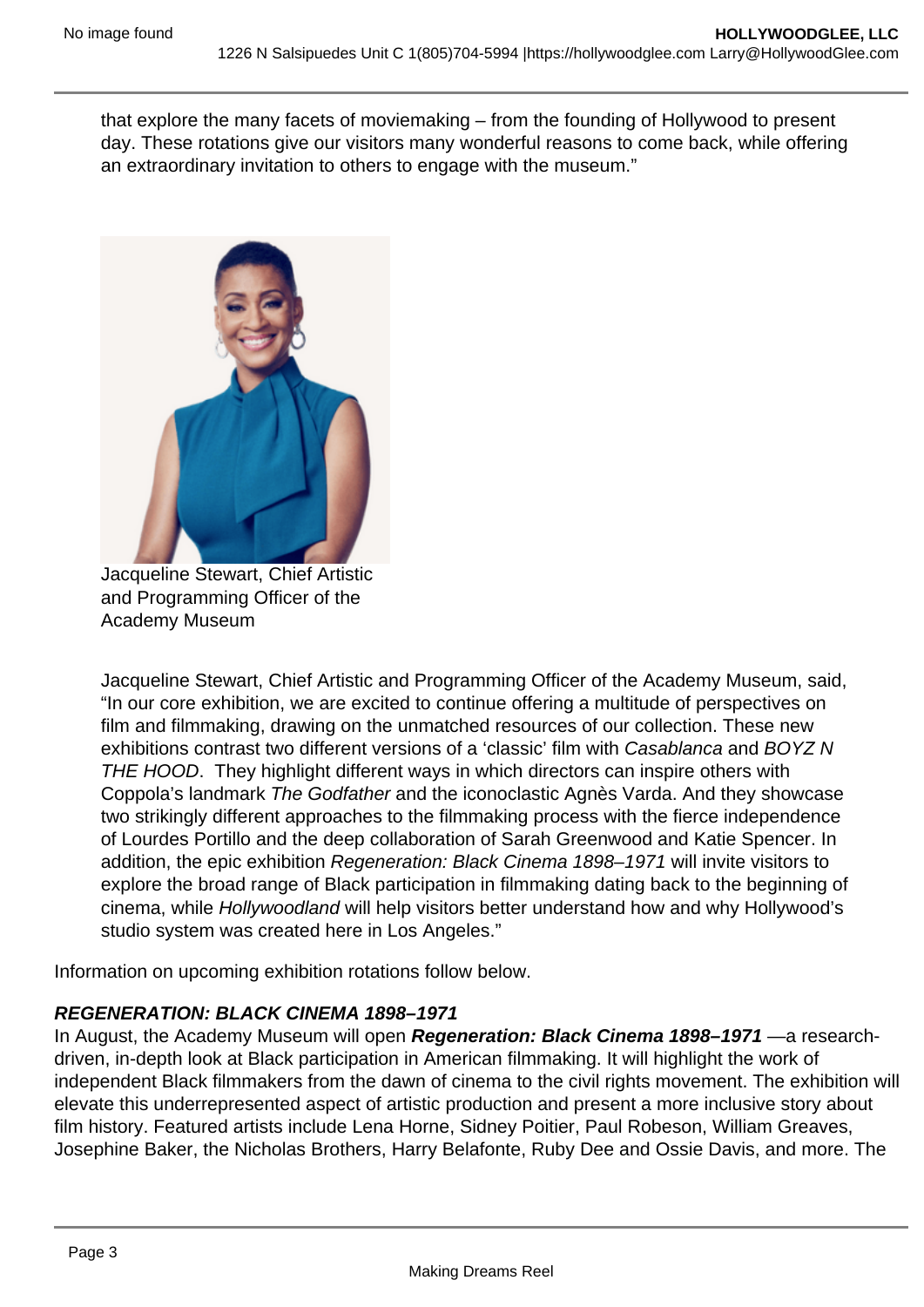exhibition is co-organized by Doris Berger, Vice President of Curatorial Affairs for the Academy Museum and Rhea L. Combs, Director of Curatorial Affairs at the National Portrait Gallery. Additional details will be announced soon.

#### HOLLYWOODLAND

Opening in late Spring 2023, Hollywoodland will trace the history of filmmaking in Los Angeles back to its roots at the beginning of the 20th century, illustrating how and why the city became the world capital of cinema that it still is today. This immersive gallery will convey the evolving topography of Los Angeles along the timeline of the developing movie industry, allowing visitors to feel a tangible proximity to this rich history and encouraging further exploration of the city's landmarks upon departing the Academy Museum. The exhibition will focus on the predominantly Jewish founders of the early Hollywood studio system, delving into how their personal narratives shaped the distinct characteristics of the movies their respective studios produced. It will foreground the ways in which the birth of the American film industry—and therefore the projected depiction of the American Dream—is truly an immigrant story. In addition to highlighting the origins of the studios commonly known as "The Majors," the exhibition will also explore the independent producers working in Hollywood in the early 1900s. Among these studios and producers, there are high-stakes stories of ingenuity that will engage visitors and offer a deeper understanding of Hollywood history. The exhibition is organized by Associate Curator Dara Jaffe in collaboration with Associate Curator of Digital Presentations Gary Dauphin.

### STORIES OF CINEMA EXHIBITION ROTATIONS

Like cinema itself, the galleries of the museum's core exhibition Stories of Cinema will evolve and change over time to highlight different movies, artists, eras, genres, and more. Following are new rotations that will be presented in the 2022–2023 season in Stories of Cinema.

The Art of Moviemaking: The Godfather , will open on November 3, 2022 and will showcase the collaborative process of the making of this masterpiece through a wide array of original objects, images, and stories. In 1972, director Francis Ford Coppola's interpretation of Mario Puzo's popular novel provided an operatic and poignant reflection on the American Dream that not only radically transformed the moviegoing experience, but also the moviemaking process. Featured costumes, props, scripts, and equipment will highlight the contributions of each cinematic branch, exploring how they innovated amidst the limitations and freedoms of "New Hollywood." Object highlights include Don Corleone's desk and chair used in The Godfather Trilogy, Coppola's original "Godfather notebook," and a costume worn by Al Pacino in The Godfather Part II. This exhibition is organized by Assistant Curator Sophia Serrano. Leading up to The Godfather gallery rotation, the Academy Museum Store will be releasing an exclusive limited-edition The Godfather LP in partnership with Amoeba Records. The album will feature music from The City of Prague Philharmonic Orchestra and will include music from the trilogy. Pre-order your copy today at [academymuseumstore.org](http://academymuseumstore.org).

Also opening on November 3 is Director's Inspiration: Agnès Varda . Rather than drawing inspiration from other filmmakers or films, Varda was influenced by her life, experiences, and the world around her. As a result, her work is undeniably personal. This gallery will highlight her influences and films from her six-decade long career ranging from La Pointe Courte (1955) to Varda by Agnès (2019). A photographer prior to becoming a filmmaker, the gallery will explore Varda's time behind the still camera including prints, contact sheets, and photography related production materials. From her years living in Los Angeles to her familial relationships, the autobiographical elements that permeate all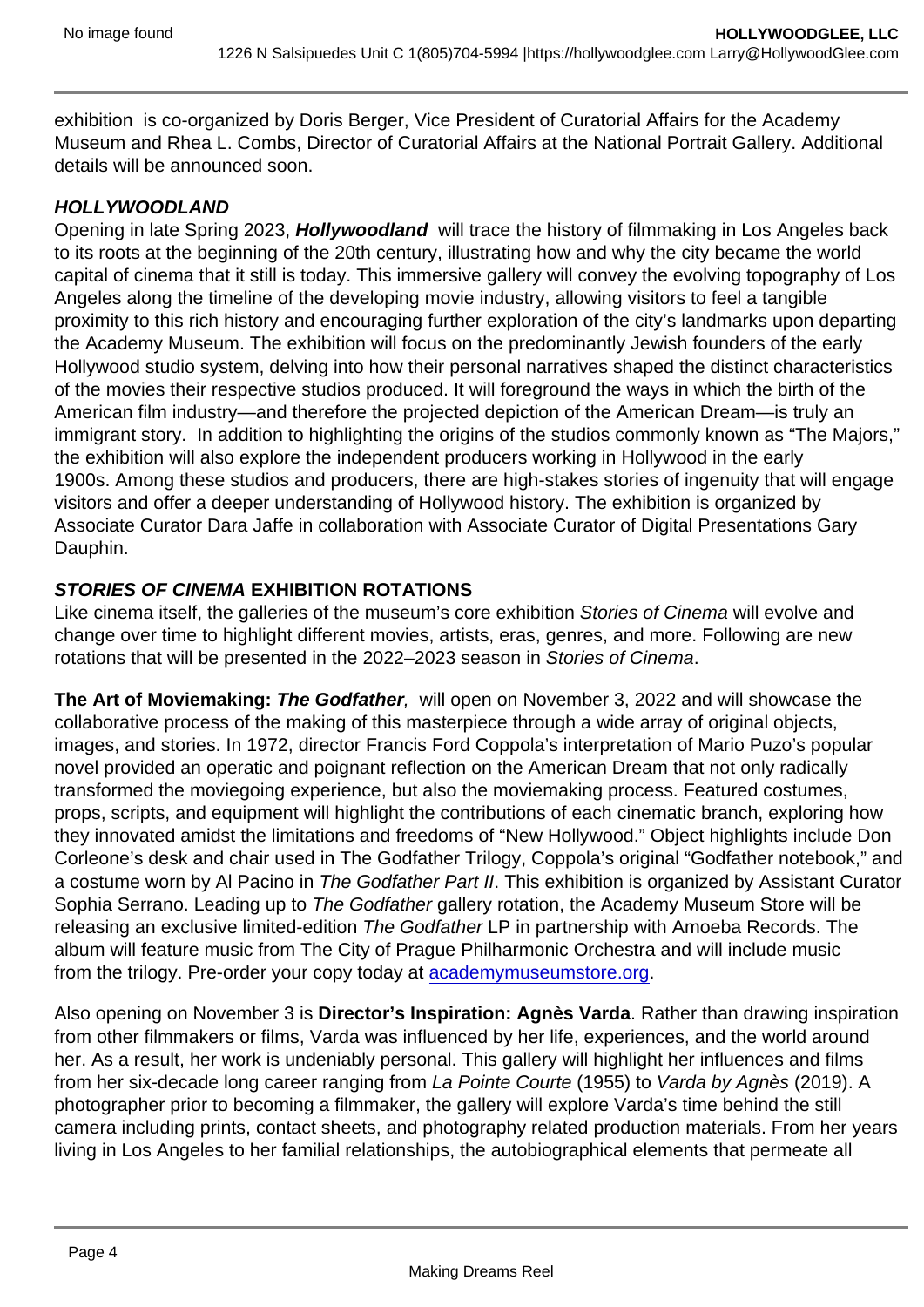aspects of Varda's filmography will be represented using personal postcards, props, family photographs, and other production materials. Additionally, Varda's career as a fine artist and her longstanding love of art history which influenced many of her films will be explored using production notebooks, posters, and a model for one of her cinema shack installations. This exhibition is organized by Vice President of Curatorial Affairs Doris Berger and Assistant Curator Ana Santiago.

In February 2023, the **Significant Movies and Moviemakers** gallery will reopen with a four-gallery experience that will showcase the classic drama **Casablanca** (1942), the groundbreaking film **BOYZ N THE HOOD** (1991), the collaboration between production designer **Sarah Greenwood** and set decorator **Katie Spencer**, and documentarian **Lourdes Portillo .**

The museum's celebration of **Casablanca** will feature original production objects highlighting beloved characters, settings, music, and the cinematic virtuosity that made the 1942 film one of Hollywood's most enduring classics. The gallery will explore the influx of European émigrés who contributed their talents both in front of and behind the camera, echoing the narrative themes of the film itself. Though Casablanca is a timeless piece of cinema in its romance and artistry, it is also meaningfully and inextricably tied to the context of its war-time production during a refugee crisis—a context this gallery will seek to illustrate. This exhibition is organized by Associate Curator Dara Jaffe.

The **BOYZ N THE HOOD** gallery will explore the 1991 movie's groundbreaking depiction of Black life in South Los Angeles, as well as its lasting impact in popular culture. The space will highlight writerdirector John Singleton's unique vision for the film, for which he became both the first African American and the youngest person ever to be nominated for the Academy Award® for Best Director. This gallery will also spotlight the larger cast and crew, including Cuba Gooding Jr., Ice Cube, Morris Chestnut, Laurence Fishburne, Nia Long, and Angela Bassett, and show the pivotal role the film played, not only in their careers, but also in ushering in a new generation of Black talent in Hollywood. This gallery is organized by Research Assistants Esme Douglas and Manouchka Kelly Labouba.

Longtime collaborators p**roduction designer Sarah Greenwood and set decorator Katie Spencer**  have translated a diverse array of periods and locations to screen. From bringing to life Leo Tolstoy's famous novel in Anna Karenina (2012), to depicting Winston Churchill's war room in Darkest Hour (2017), this gallery will spotlight Greenwood and Spencer's collaboration and give a glimpse into their design process. Objects such as research materials, production design drawings, and a set model will be featured in the gallery, organized by Ana Santiago.

A gallery devoted to **Lourdes Portillo** will highlight the life and career of this vital documentarian, visual artist, journalist, and activist. Born in Chihuahua, Mexico and raised in Los Angeles, Portillo's documentaries blend experimental and traditional modes of storytelling to forefront issues of identity and social justice in the US and Latin America. This gallery focuses on key projects including Las Madres: The Mothers of Plaza de Mayo (1985), La Ofrenda: The Days of the Dead (1988), The Devil Never Sleeps (1994), and Señorita Extraviada/Missing Young Woman (2001). This gallery is organized by Sophia Serrano.

# **STORIES OF CINEMA NEW COLLECTION ROTATIONS**

Also during the 2022-2023 season, new objects and media selected from the vast collection of the Academy, as well as loans from private collections, will go on view throughout the Stories of Cinema galleries.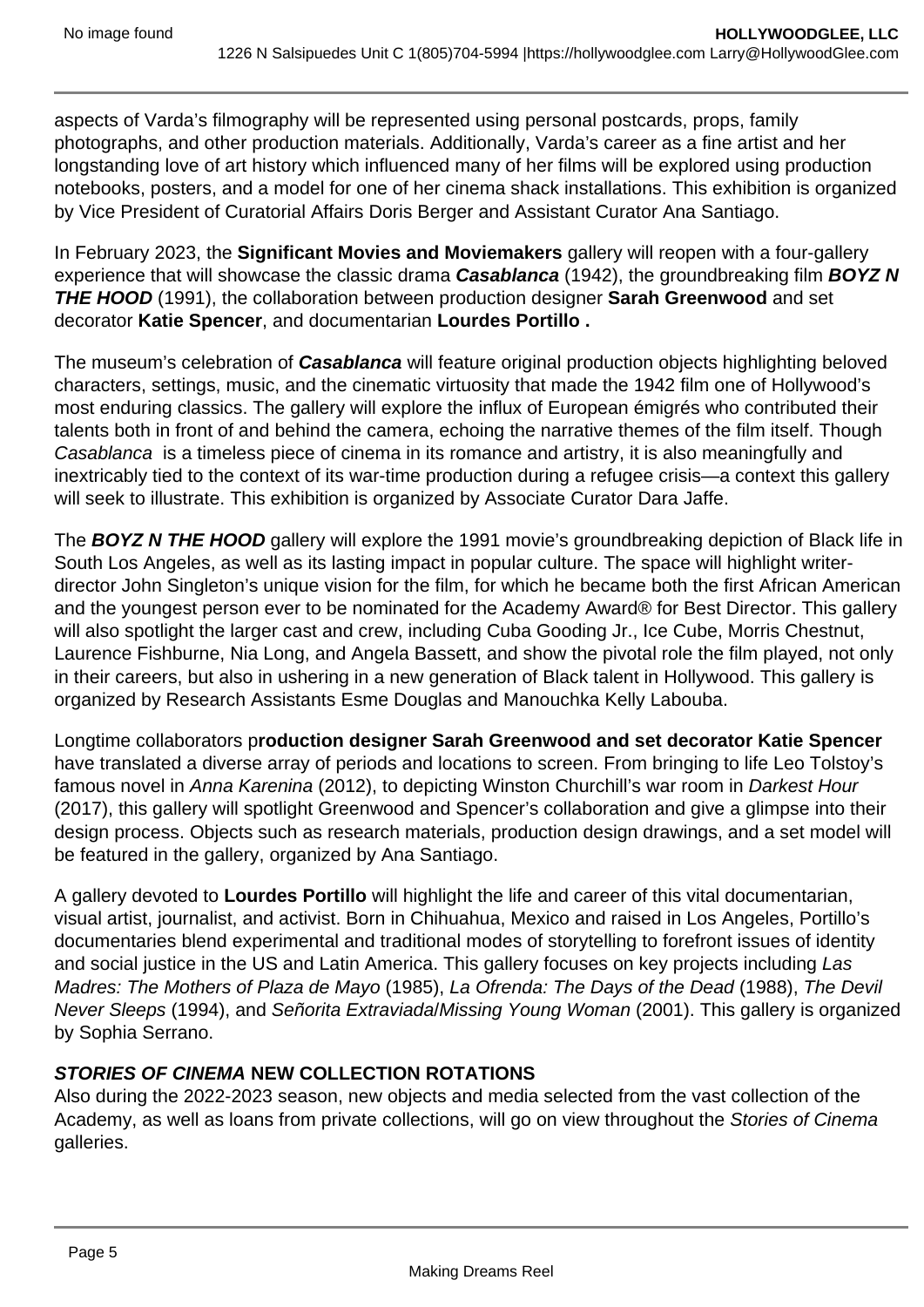This spring, the **Inventing Worlds and Characters** galleries that are dedicated to animation and effects will feature: new works highlighting the independent animation of John and Faith Hubley including character animation, cel setup, and backgrounds from Moonbird (1959) and Cockaboody (1974); new cels from Katsuhiro Otomo's Akira (1988); concept drawings by Ray Harryhausen for Jason and the Argonauts (1963); and concept drawings by Georges Méliès for The Conquest of the Pole (À la conquête du pôle, 1912).

In November, the **Identity** gallery will feature costumes worn by Elizabeth Taylor in A Place in the Sun (1951) designed by Edith Head; Olivia Coleman as Queen Anne in The Favourite (2018), designed by Sandy Powell; Tilda Swinton as Madame Blanc in Suspiria (2018) designed by Giulia Piersanti; and Richard Pryor as Charlie Snow in The Bingo Long Traveling All-Stars and Motor Kings (1973), designed by Bernard Johnson. The gallery will highlight renowned make-up artist Ken Diaz and legendary costume designer Ann Roth through in-depth case studies of their work.

In spring 2023, new additions to the gallery will include costumes worn by Anna May Wong as Tu Tuan in Limehouse Blues (1934), designed by Travis Banton; Carmen Miranda as Rosita Rivas in Weekend in Havana (1941), designed by Gwen Wakeling; Humphrey Bogart as Philip Marlowe in The Big Sleep (1946), designed by Leah Rhodes; Joan Crawford in Mildred Pierce (1946), designed by Milo Anderson; and Marlon Brando as Fletcher Christian in Mutiny on the Bounty (1962), designed by Moss Mabry.

In November, the **Academy Awards History** gallery will showcase Gregory Peck's Oscar for To Kill a Mockingbird (1962), the Elie Saab gown worn by Halle Berry to the 74th Academy Awards in 2002, the tuxedo worn by Francis Ford Coppola to the 45th Academy Awards in 1973, and the Swarovski-studded vegan leather jacket worn by costume designer Jenny Beavan to the 88th Academy Awards in 2016.

In November, the **Story** gallery, dedicated to showcasing the creation and development of story in cinema, will highlight case studies on Hitchcock's adaptations of Daphne du Maurier's writing: Rebecca (1940) and The Birds (1963). The Rebecca study will look at the role producer David O. Selznick played in bringing the film to the screen, as well as the importance of Kay Brown, Selznick's East Coast Story Editor, and writer Joan Harrison. The Birds installation will focus on Evan Hunter's script and Harold Michelson's storyboards of the now iconic sequence outside the schoolhouse.

Additional new objects from films spanning the silent era to the present day include script pages from Stella Dallas (1925), written by Frances Marion; script pages from Adam's Rib (1949), written by Ruth Gordon and Garson Kanin; notebooks and script pages for Mosquita y Mari (2012), written and directed by Aurora Guerrero; and script notes and script pages from Queen and Slim (2019), written by Lena Waithe.

In spring 2023, the **Image** gallery—which already includes vital interviews and the works of many cinematographers, production designers, and set decorators—will be expanded to include conversations with film editors Carol Littleton, Maysie Hoy, and Sam Pollard. These important interviews are from the Academy Oral History Collection.

### **Visiting the Academy Museum**

Tickets to the Academy Museum are available only through advance online reservations via the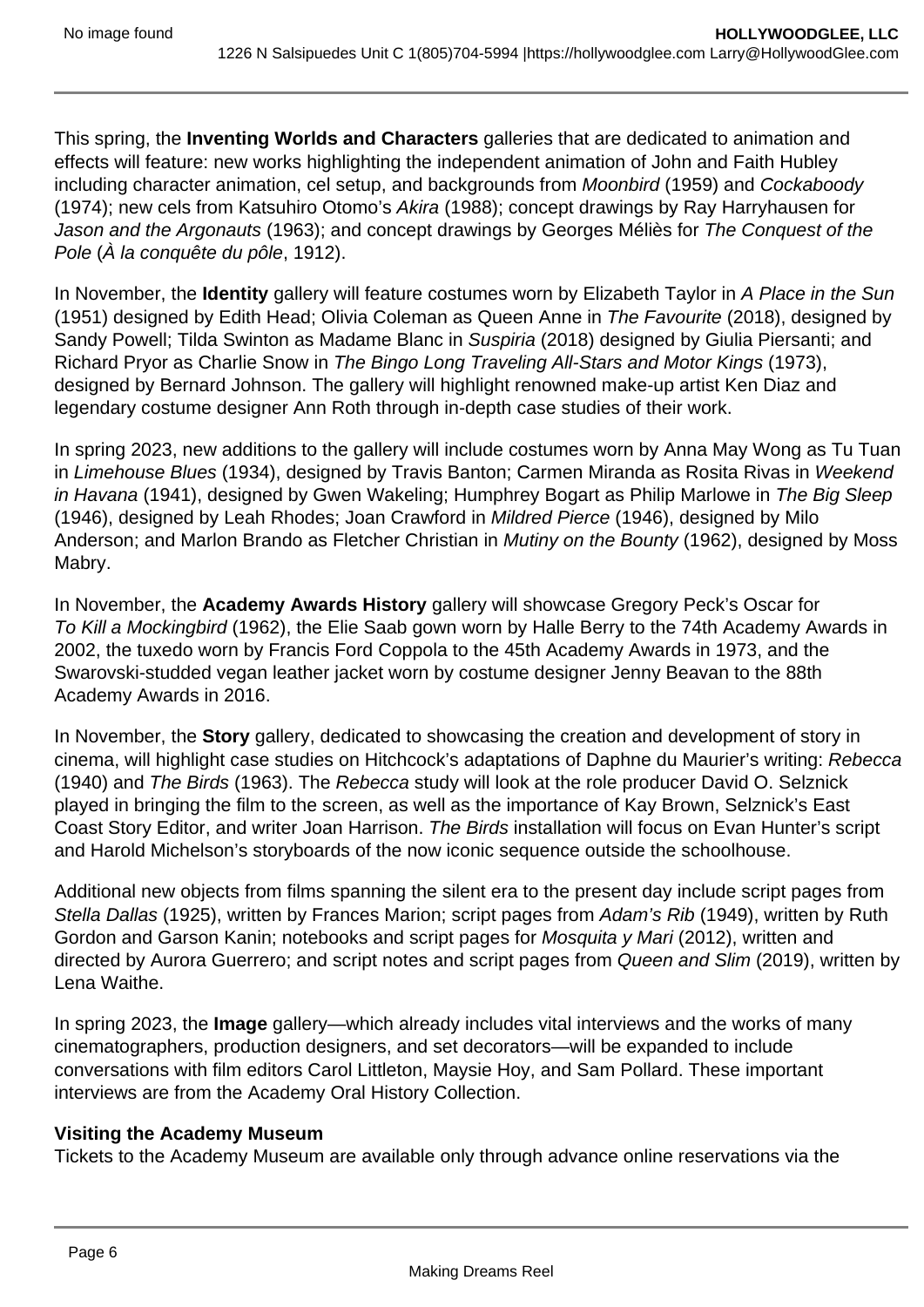Academy Museum's website and mobile app. General admission tickets for the museum's exhibitions are \$25 for adults, \$19 for seniors (age 62+), and \$15 for students. Admission for visitors ages 17 and younger, and for California residents with an EBT, card is free.

The Academy Museum

(From Academy News Release)

**Category** 

- 1. Academy of Motion Picture Arts and Sciences
- 2. The Academy Museum

### Tags

- 1. Agnès Varda
- 2. Angela Bassett
- 3. Ann Roth
- 4. Carol Littleton
- 5. Cuba Gooding Jr.
- 6. Edith Head
- 7. Francis Ford Coppola
- 8. Harry Belafonte
- 9. Ice Cube
- 10. Josephine Baker
- 11. Katie Spencer
- 12. Laurence Fishburne
- 13. Lena Horne
- 14. Maysie Hoy
- 15. Morris Chestnut
- 16. Nia Long
- 17. Ossie Davis
- 18. Paul Robeson
- 19. Ruby Dee
- 20. Sam Pollard
- 21. Sarah Greenwood
- 22. Sidney Poitier
- 23. the Nicholas Brothers
- 24. Travis Banton